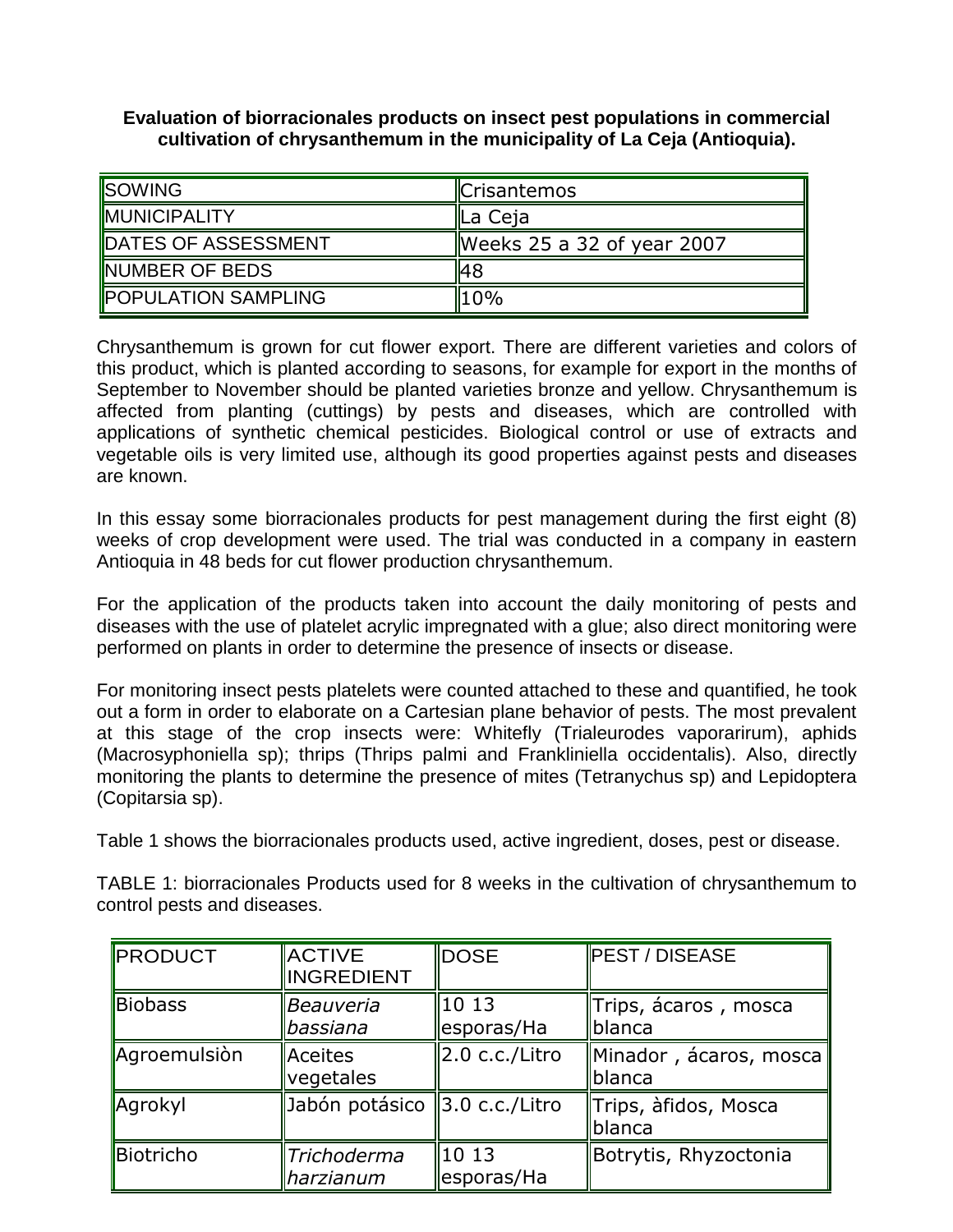| Totalgarlic | Extract of garlic         | 1.5 c.c./Liter      | <b>PEST / DISEASE</b>       |
|-------------|---------------------------|---------------------|-----------------------------|
| Agrolec     | Lecitina soy              | 1.5 c.c./Liter      | Septoria, Botrytis          |
| Biolec      | Lecanicillium<br>lecanii  | 10 12<br>espores/Ha | Thrips, aphids, white flies |
| Agrokur     | Extract of<br>Cùrcuma     | $1.5$ c.c./Litro    | Lepidòpteros                |
| Biometa     | Metarrhzium<br>anisopliae | 10 13<br>espores/Ha | Mites, Aphids               |
| Agrotab     | Hydrolate of<br>tabacco   | 2.0 c.c./Liter      | Aphids, thrips              |

Table 2 shows the synthetic products used , active ingredient , doses , pest or disease.

TABLE 2: synthesis products used for 8 weeks in the cultivation of chrysanthemum to control pests and diseases.

| PRODUCT  | <b>ACTIVE</b><br><b>INGREDIENT</b> | DOSE                              | <b>IPEST/</b><br><b>DISEASE</b>    |
|----------|------------------------------------|-----------------------------------|------------------------------------|
| Sunfire  | Clofenapir                         | ∥0.4 c.c./Liter                   | Leafminer, mites                   |
| Vertimec | Abamectin                          | $\ 0.3 \c.c./$ Liter              | Leafminer, mites                   |
| Tracer   | Spinosad                           | $\ 0.2 \text{ c.c.}/\text{Liter}$ | Thrips, leaf miner,<br>Lepidoptera |
| $W-12$   | Beta-cypermetrina                  | $\ 0.3 \text{ c.c.}/\text{Liter}$ | Leafminer, Lepidoptera             |
| Epingle  | Piriproxifen                       | $\ 0.5 \text{ c.c.}/\text{Liter}$ | Leaf miner, white flies            |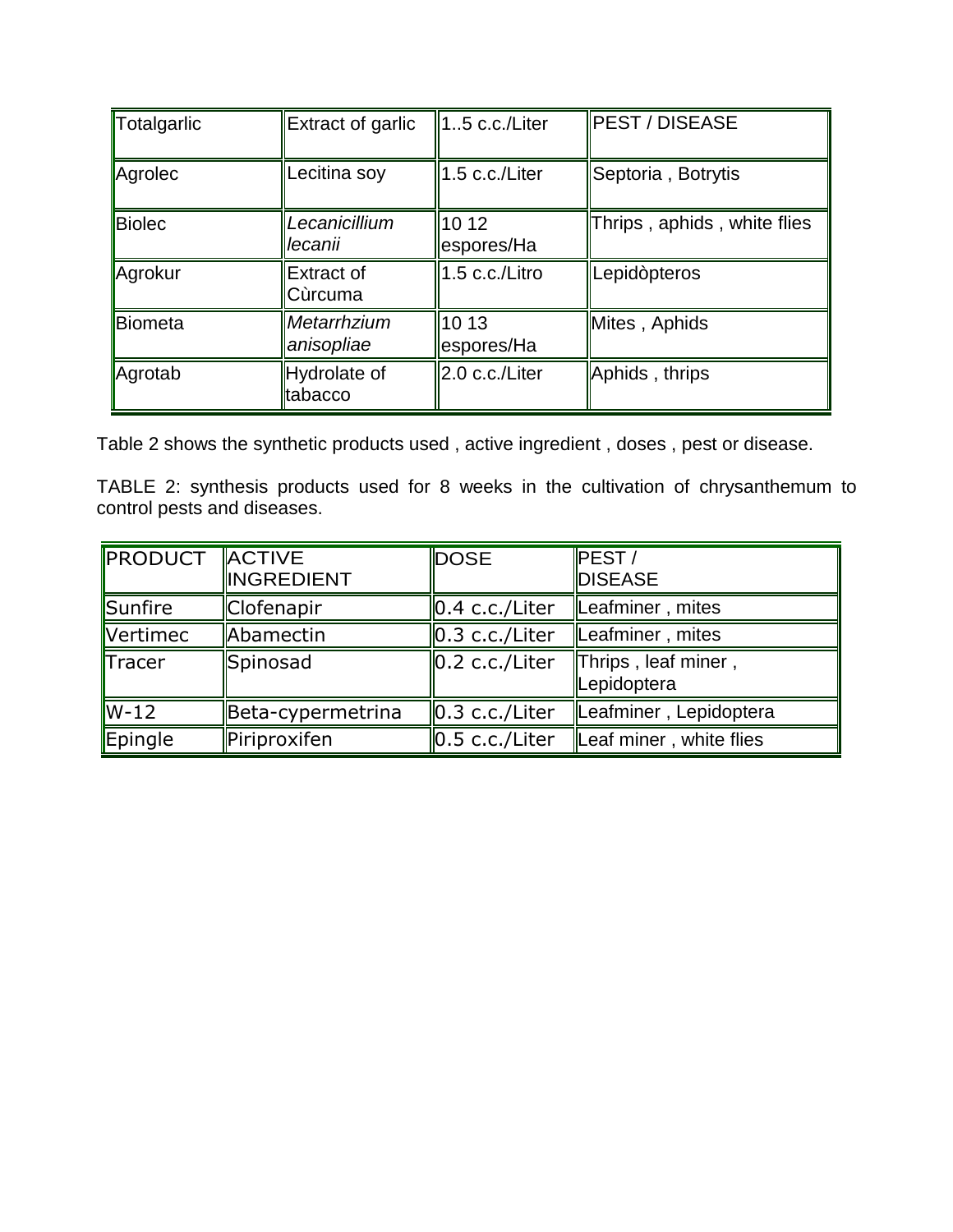| Confidor                          | Imidacloprid    | $\ 0.15 \text{ c.c.}/$ Liter $\ A\ $ fidos |                                        |
|-----------------------------------|-----------------|--------------------------------------------|----------------------------------------|
| Trigard<br>Minador                | ciromazina      | $\ 0.3\ $ qrs/Liter                        | Minadores                              |
| Regent                            | <b>Fipronil</b> |                                            | 0.4 grs./Liter  Trips, lepidòpteros    |
| Dithane M- Mancozeb<br>$\vert$ 45 |                 |                                            | $\ 1.8\$ grs./Liter Botrytis, septoria |

Table 3 presents the timing of product application to control pests and diseases in chrysanthemum.

Table 3. Applied products per week and per treatment

| <b>WEEK</b> | <b>ESSAY: APPLICATION OF</b><br><b>BIORRACIONALES</b><br><b>PRODUCTS</b> | <b>COMMERCIAL: APPLICATION OF</b><br><b>AGROCHEMICALS</b> |
|-------------|--------------------------------------------------------------------------|-----------------------------------------------------------|
|             | Agroemulsión + Biobass                                                   | Sunfire + Vertimec                                        |
| 25          | Agrokyl + Biotricho                                                      |                                                           |
| 26          | Totalgarlic                                                              | Nerisect - Dithane M-45                                   |
|             | Agrolec                                                                  |                                                           |
|             | Totalgarlic                                                              | <b>Tracer</b>                                             |
| 27          | Agroemulsión + Biobass                                                   |                                                           |
| 28          | Agrokur                                                                  | $W-12 + Vertimec$                                         |
|             | Agroemulsión + Biolec                                                    |                                                           |
|             | Agroemulsión + Biometa                                                   | Epingle + Confidor                                        |
| 29          | Agrolec + Biolec                                                         | Regent                                                    |
|             | Agrotab                                                                  |                                                           |
|             | Totalgarlic                                                              | Epingle + Vertimec                                        |
| 30          | Agrolec + Biolec                                                         | Trigard + Sunfire                                         |
|             | Agrokyl                                                                  |                                                           |
| 31          | Totalgarlic + Ají                                                        | $W-12 +$ Confidor                                         |
|             | Confidor + Regent                                                        | Vertimec + Sunfire                                        |
|             | Agroemulsión + Biometa                                                   |                                                           |
|             | Agrotab                                                                  |                                                           |
| 32          | Totalgarlic                                                              | Regent + W-12                                             |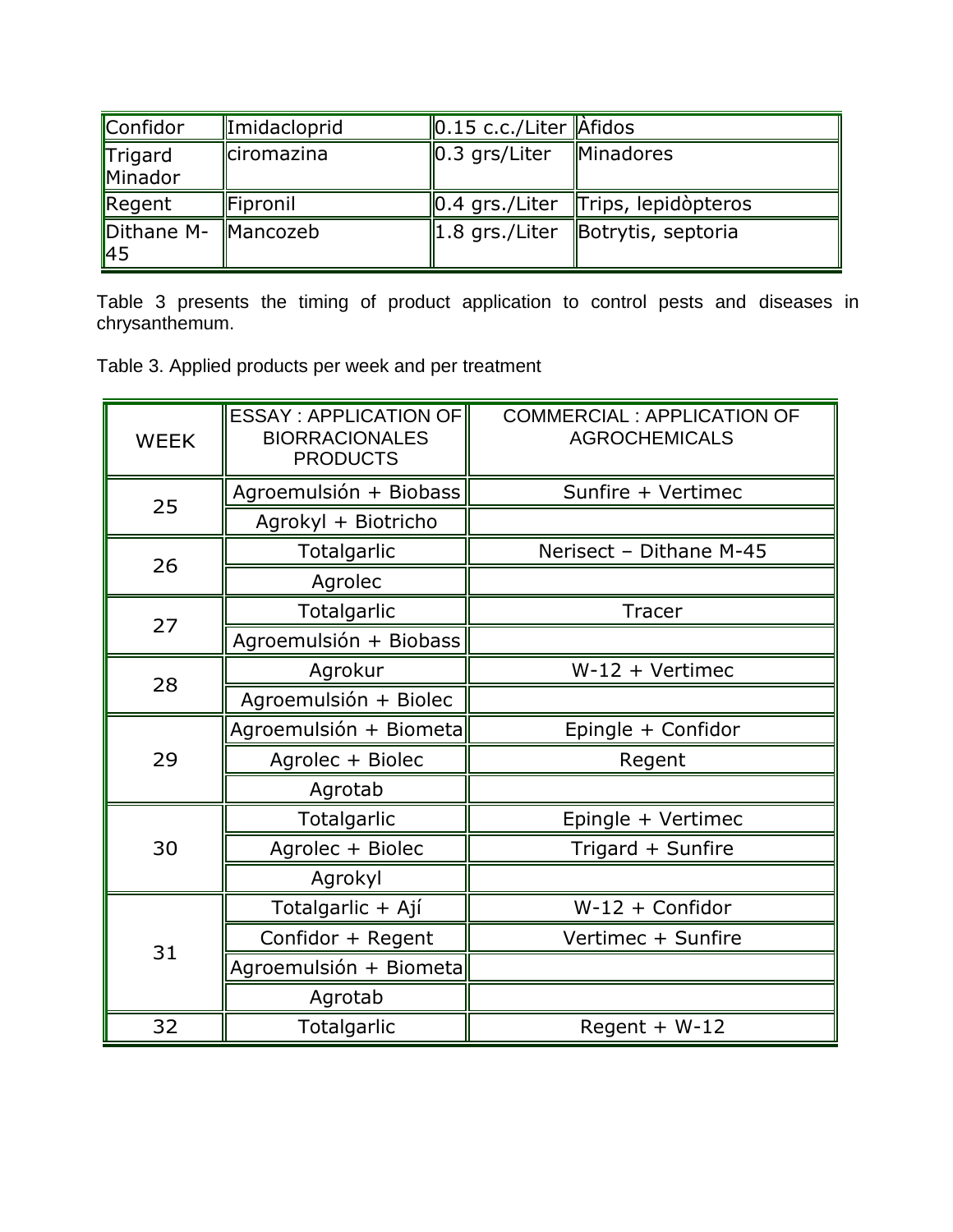CHRYSANTHEMUM VARIETIES PLANTED IN THE TRIAL AND THE COMMERCIAL CROPS :

White reagan, Reagan, Sunny reagan, Reagan, Bronce reagan, Cocarde, Sunny zembla, Riot, Dark wish, Jalisco, White needle, Rumba, Biarritz, Brass, Orinoco, Cantata, Focus, Vybowld, Yoko ono, Brissa, Puma, Remix, Yellow remix, Tedcha imp., Polaris, Kiwi, Vyking orange, Golden polaris, Shock, Zembla, Remero, Dark yellow vero, Atlantis, Lexy, Narù, Virginia, Royal mundial, Anastasia green, Cumbia, Red cumbia, Win, Sky, Master, Music, Betender, Armeda, Remachi, Rebasco, Dècima, Require, Weldon, Factor, Tinsel , Yellow Orinoco, Yellow brass, Falma y Statesman.

RESULTS :



1. APHIDS

## 1. LEAFMINER

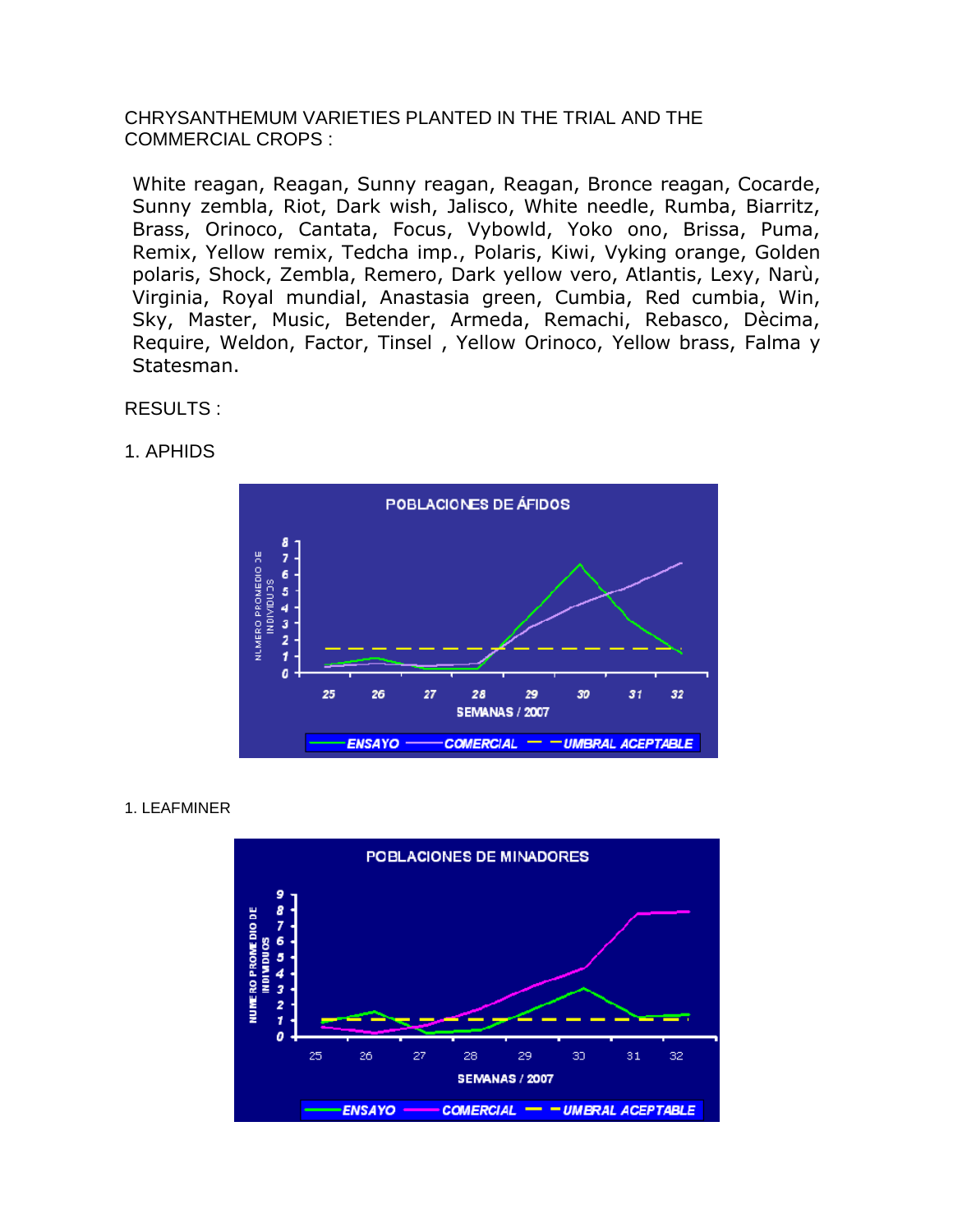## 1. WHITE FLY



1. THRIPS



## CONCLUSIONS AND RECOMMENDATIONS

1. In all cases the presence of pest populations in treatments with products biorracionales was lower compared with commercial products synthesis.

2. aphid control when he stopped applying the Totalgarlic, due to rotation with other products, an increasing trend was observed populations. Therefore, strategies to control these pests, you should consider the application of Totalgarlic all the time.

3. In the prevention and control of leafminers and whiteflies, employment biorracionales products remained within permissible thresholds; whereas when applied chemical synthesis stocks remained high.

4. In the case of thrips, when synthesis products were used in all cases the populations were maintained on the allowed threshold. When biorracionales products were used in some cases, populations remained close to the allowed thresholds;